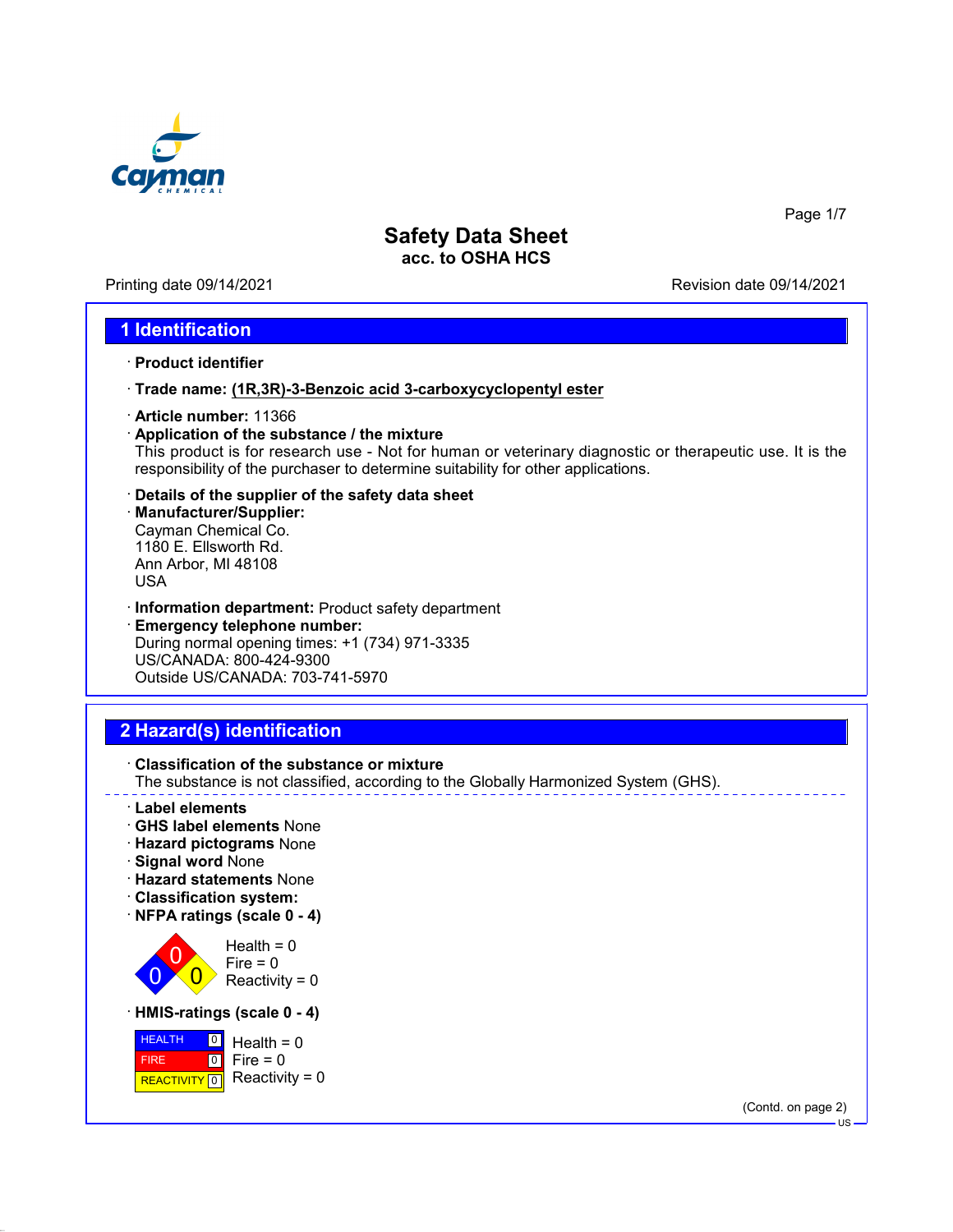Printing date 09/14/2021 Revision date 09/14/2021

(Contd. from page 1)

#### **Trade name: (1R,3R)-3-Benzoic acid 3-carboxycyclopentyl ester**

- · **Other hazards**
- · **Results of PBT and vPvB assessment**
- · **PBT:** Not applicable.
- · **vPvB:** Not applicable.

#### **3 Composition/information on ingredients**

- · **Chemical characterization: Substances**
- · **CAS No. Description**
- (1R,3R)-3-Benzoic acid 3-carboxycyclopentyl ester

#### **4 First-aid measures**

- · **Description of first aid measures**
- · **General information:** No special measures required.
- · **After inhalation:** Supply fresh air; consult doctor in case of complaints.
- · **After skin contact:** Generally the product does not irritate the skin.
- · **After eye contact:** Rinse opened eye for several minutes under running water.
- · **After swallowing:** If symptoms persist consult doctor.
- · **Information for doctor:**
- · **Most important symptoms and effects, both acute and delayed** May cause anemia, cough, CNS depression, drowsiness, headache, heart damage, lassitude (weakness, exhaustion), liver damage, narcosis, reproductive effects, teratogenic effects. No further relevant information available.
- · **Indication of any immediate medical attention and special treatment needed** No further relevant information available.

### **5 Fire-fighting measures**

- · **Extinguishing media**
- · **Suitable extinguishing agents:** Use fire fighting measures that suit the environment. A solid water stream may be inefficient.
- · **Special hazards arising from the substance or mixture** No further relevant information available.
- · **Advice for firefighters**
- · **Protective equipment:** No special measures required.

## **6 Accidental release measures**

- · **Personal precautions, protective equipment and emergency procedures** Not required.
- · **Environmental precautions:** Do not allow to enter sewers/ surface or ground water.
- · **Methods and material for containment and cleaning up:** Pick up mechanically.
- · **Reference to other sections** See Section 7 for information on safe handling. See Section 8 for information on personal protection equipment. See Section 13 for disposal information.
- · **Protective Action Criteria for Chemicals**
- · **PAC-1:** Substance is not listed.
- · **PAC-2:** Substance is not listed.

(Contd. on page 3)

US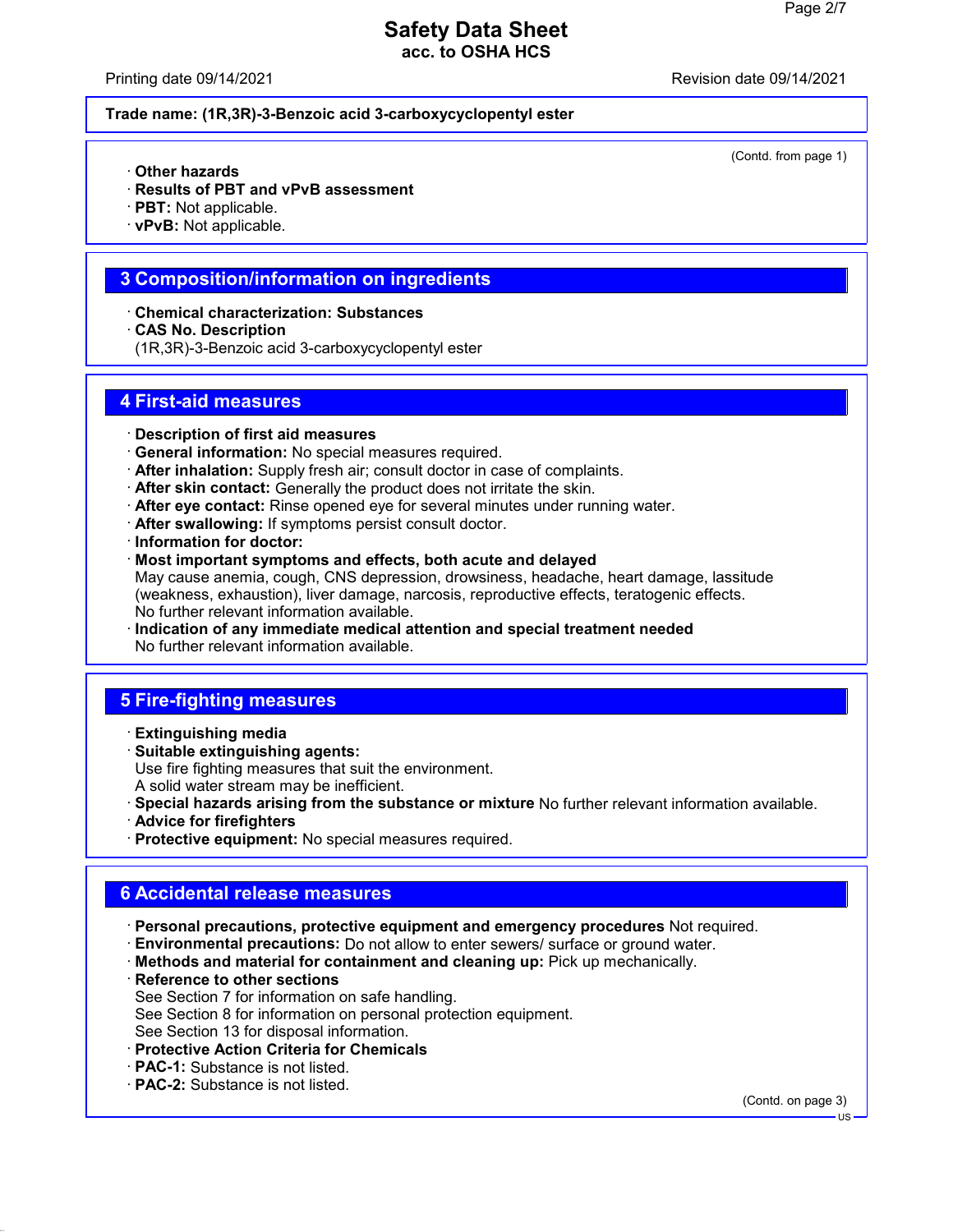Printing date 09/14/2021 Revision date 09/14/2021

#### **Trade name: (1R,3R)-3-Benzoic acid 3-carboxycyclopentyl ester**

(Contd. from page 2)

#### · **PAC-3:** Substance is not listed.

#### **7 Handling and storage**

- · **Handling:**
- · **Precautions for safe handling** No special measures required.
- · **Information about protection against explosions and fires:** No special measures required.
- · **Conditions for safe storage, including any incompatibilities**
- · **Storage:**
- · **Requirements to be met by storerooms and receptacles:** No special requirements.
- · **Information about storage in one common storage facility:** Not required.
- · **Further information about storage conditions:** None.
- · **Specific end use(s)** No further relevant information available.

#### **8 Exposure controls/personal protection**

· **Additional information about design of technical systems:** No further data; see item 7.

- · **Control parameters**
- · **Components with limit values that require monitoring at the workplace:** Not required.
- · **Additional information:** The lists that were valid during the creation were used as basis.
- · **Exposure controls**
- · **Personal protective equipment:**
- · **General protective and hygienic measures:**
- The usual precautionary measures for handling chemicals should be followed.
- · **Breathing equipment:** Not required.
- · **Protection of hands:**

The glove material has to be impermeable and resistant to the product/ the substance/ the preparation. Due to missing tests no recommendation to the glove material can be given for the product/ the preparation/ the chemical mixture.

Selection of the glove material on consideration of the penetration times, rates of diffusion and the degradation

· **Material of gloves**

The selection of the suitable gloves does not only depend on the material, but also on further marks of quality and varies from manufacturer to manufacturer.

· **Penetration time of glove material**

The exact break through time has to be found out by the manufacturer of the protective gloves and has to be observed.

· **Eye protection:** Not required.

| Information on basic physical and chemical properties<br><b>General Information</b> |                 |  |  |
|-------------------------------------------------------------------------------------|-----------------|--|--|
| · Appearance:                                                                       |                 |  |  |
| Form:                                                                               | Crystalline     |  |  |
| Color:                                                                              | Not determined. |  |  |
| · Odor:                                                                             | Characteristic  |  |  |
| · Structural Formula                                                                | C13H14O4        |  |  |
| · Molecular Weight                                                                  | 234.3 g/mol     |  |  |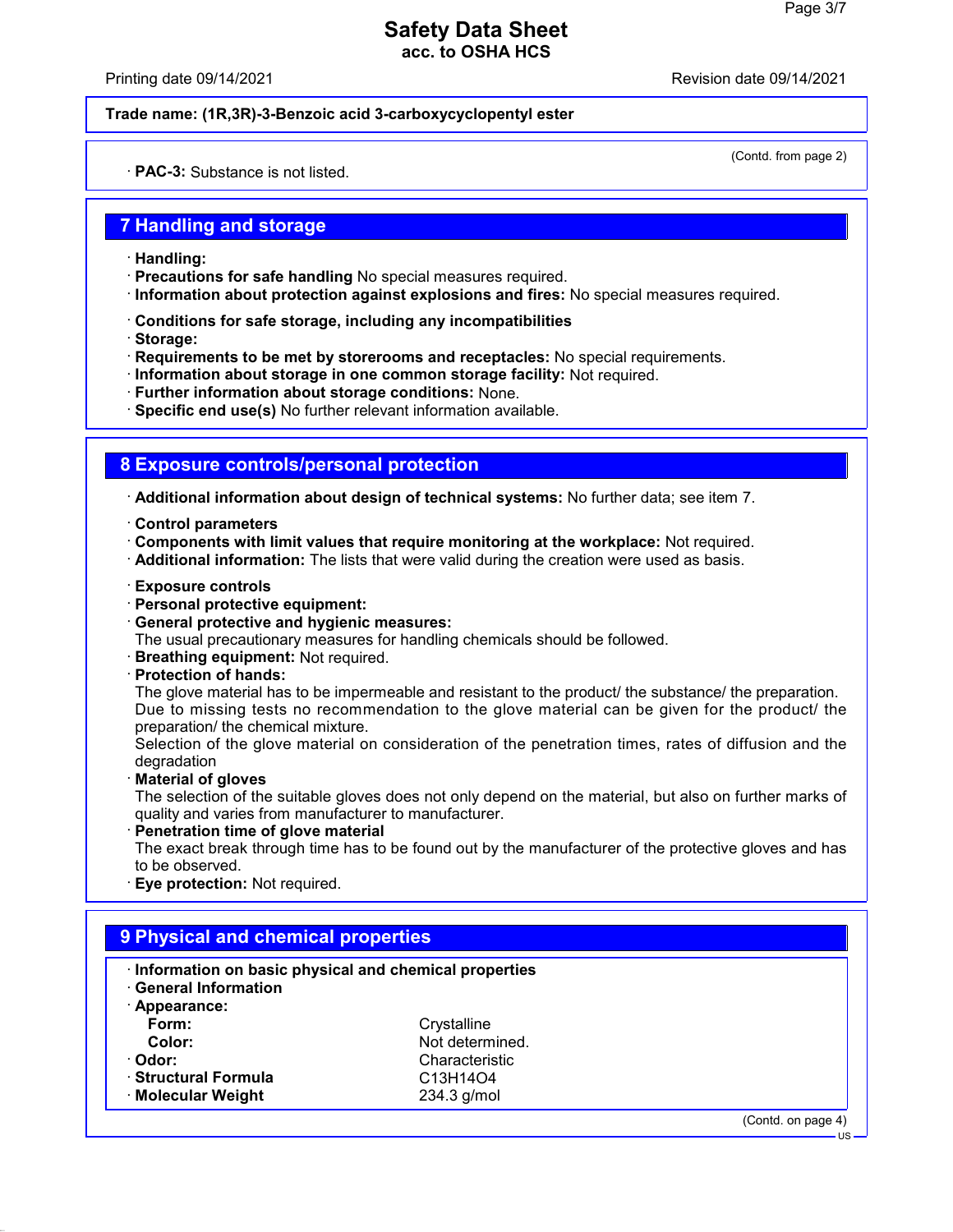Printing date 09/14/2021 Revision date 09/14/2021

#### **Trade name: (1R,3R)-3-Benzoic acid 3-carboxycyclopentyl ester**

|                                                                                                          | (Contd. from page 3)                                                     |
|----------------------------------------------------------------------------------------------------------|--------------------------------------------------------------------------|
| Odor threshold:                                                                                          | Not determined.                                                          |
| pH-value:                                                                                                | Not applicable.                                                          |
| <b>Change in condition</b><br><b>Melting point/Melting range:</b><br><b>Boiling point/Boiling range:</b> | Undetermined.<br>Undetermined.                                           |
| · Flash point:                                                                                           | Not applicable.                                                          |
| Flammability (solid, gaseous):                                                                           | Product is not flammable.                                                |
| <b>Decomposition temperature:</b>                                                                        | Not determined.                                                          |
| · Auto igniting:                                                                                         | Not determined.                                                          |
| Danger of explosion:                                                                                     | Product does not present an explosion hazard.                            |
| <b>Explosion limits:</b><br>Lower:<br>Upper:                                                             | Not determined.<br>Not determined.                                       |
| · Vapor pressure:                                                                                        | Not applicable.                                                          |
| Density:<br><b>Relative density</b><br>· Vapor density<br><b>Evaporation rate</b>                        | Not determined.<br>Not determined.<br>Not applicable.<br>Not applicable. |
| Solubility in / Miscibility with<br>Water:                                                               | Not determined.                                                          |
| Partition coefficient (n-octanol/water): Not determined.                                                 |                                                                          |
| · Viscosity:<br>Dynamic:<br>Kinematic:                                                                   | Not applicable.<br>Not applicable.                                       |
| <b>Other information</b>                                                                                 | No further relevant information available.                               |

## **10 Stability and reactivity**

· **Reactivity** No further relevant information available.

- · **Chemical stability**
- · **Thermal decomposition / conditions to be avoided:** No decomposition if used according to specifications.
- · **Possibility of hazardous reactions** No dangerous reactions known.
- · **Conditions to avoid** No further relevant information available.
- · **Incompatible materials:** No further relevant information available.
- · **Hazardous decomposition products:** No dangerous decomposition products known.

#### **11 Toxicological information**

- · **Information on toxicological effects**
- · **Acute toxicity:**
- · **Primary irritant effect:**
- · **on the skin:** No irritant effect.
- · **on the eye:** No irritating effect.

(Contd. on page 5)

US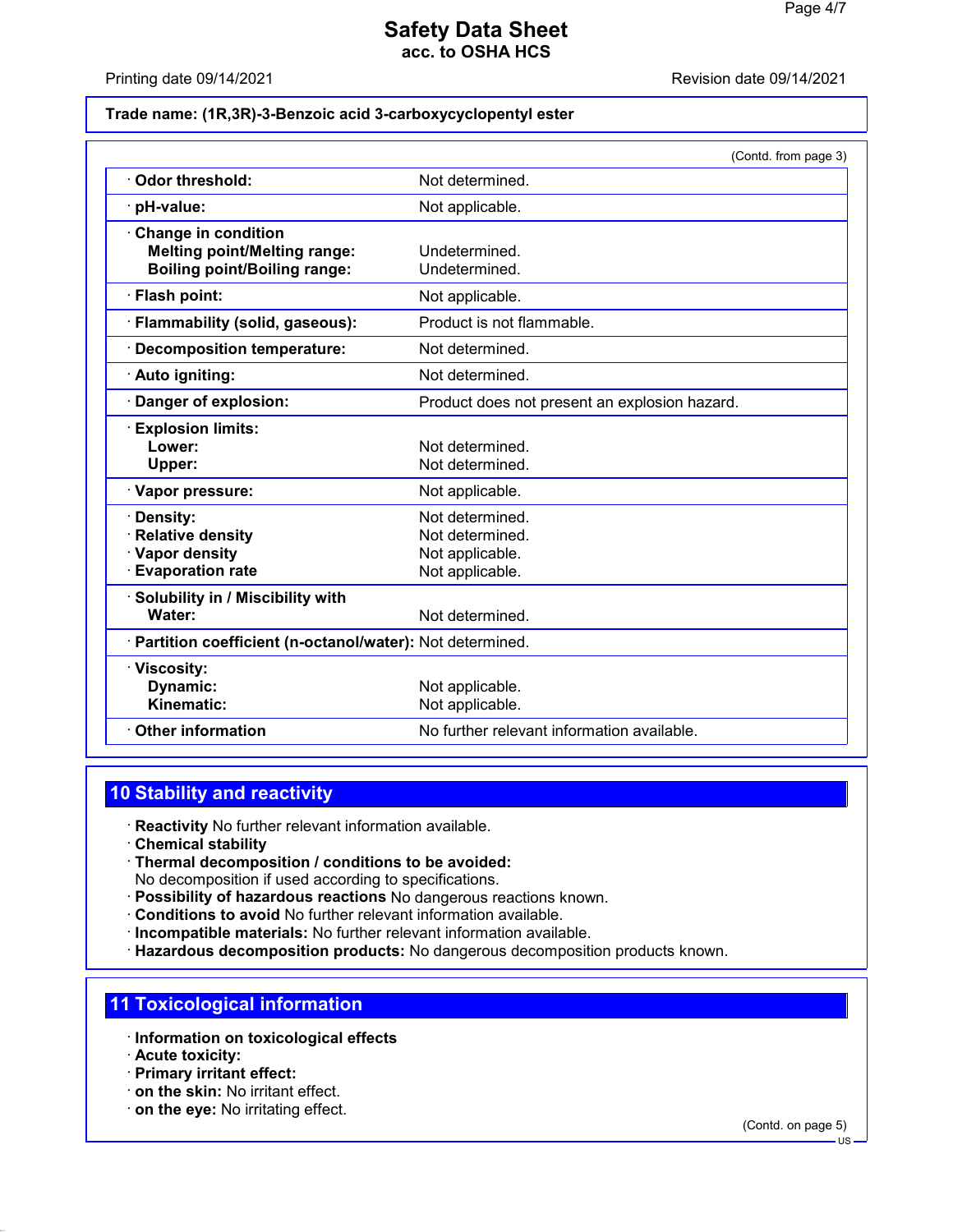Printing date 09/14/2021 Revision date 09/14/2021

#### **Trade name: (1R,3R)-3-Benzoic acid 3-carboxycyclopentyl ester**

(Contd. from page 4)

· **Sensitization:** No sensitizing effects known. · **Additional toxicological information:** When used and handled according to specifications, the product does not have any harmful effects according to our experience and the information provided to us.

The substance is not subject to classification.

- · **Carcinogenic categories**
- · **IARC (International Agency for Research on Cancer)** Substance is not listed.
- · **NTP (National Toxicology Program)** Substance is not listed.
- · **OSHA-Ca (Occupational Safety & Health Administration)** Substance is not listed.

## **12 Ecological information**

- · **Toxicity**
- · **Aquatic toxicity:** No further relevant information available.
- · **Persistence and degradability** No further relevant information available.
- · **Behavior in environmental systems:**
- · **Bioaccumulative potential** No further relevant information available.
- · **Mobility in soil** No further relevant information available.
- · **Additional ecological information:**
- · **General notes:**

Water hazard class 1 (Self-assessment): slightly hazardous for water

Do not allow undiluted product or large quantities of it to reach ground water, water course or sewage system.

- · **Results of PBT and vPvB assessment**
- · **PBT:** Not applicable.
- · **vPvB:** Not applicable.
- · **Other adverse effects** No further relevant information available.

# **13 Disposal considerations**

- · **Waste treatment methods**
- · **Recommendation:** Smaller quantities can be disposed of with household waste.
- · **Uncleaned packagings:**
- · **Recommendation:** Disposal must be made according to official regulations.

| ⋅ UN-Number                  |               |  |
|------------------------------|---------------|--|
| · DOT, IMDG, IATA            | not regulated |  |
| · UN proper shipping name    |               |  |
| · DOT, IMDG, IATA            | not regulated |  |
| · Transport hazard class(es) |               |  |
| · DOT, ADN, IMDG, IATA       |               |  |
| · Class                      | not regulated |  |
| · Packing group              |               |  |
| · DOT, IMDG, IATA            | not regulated |  |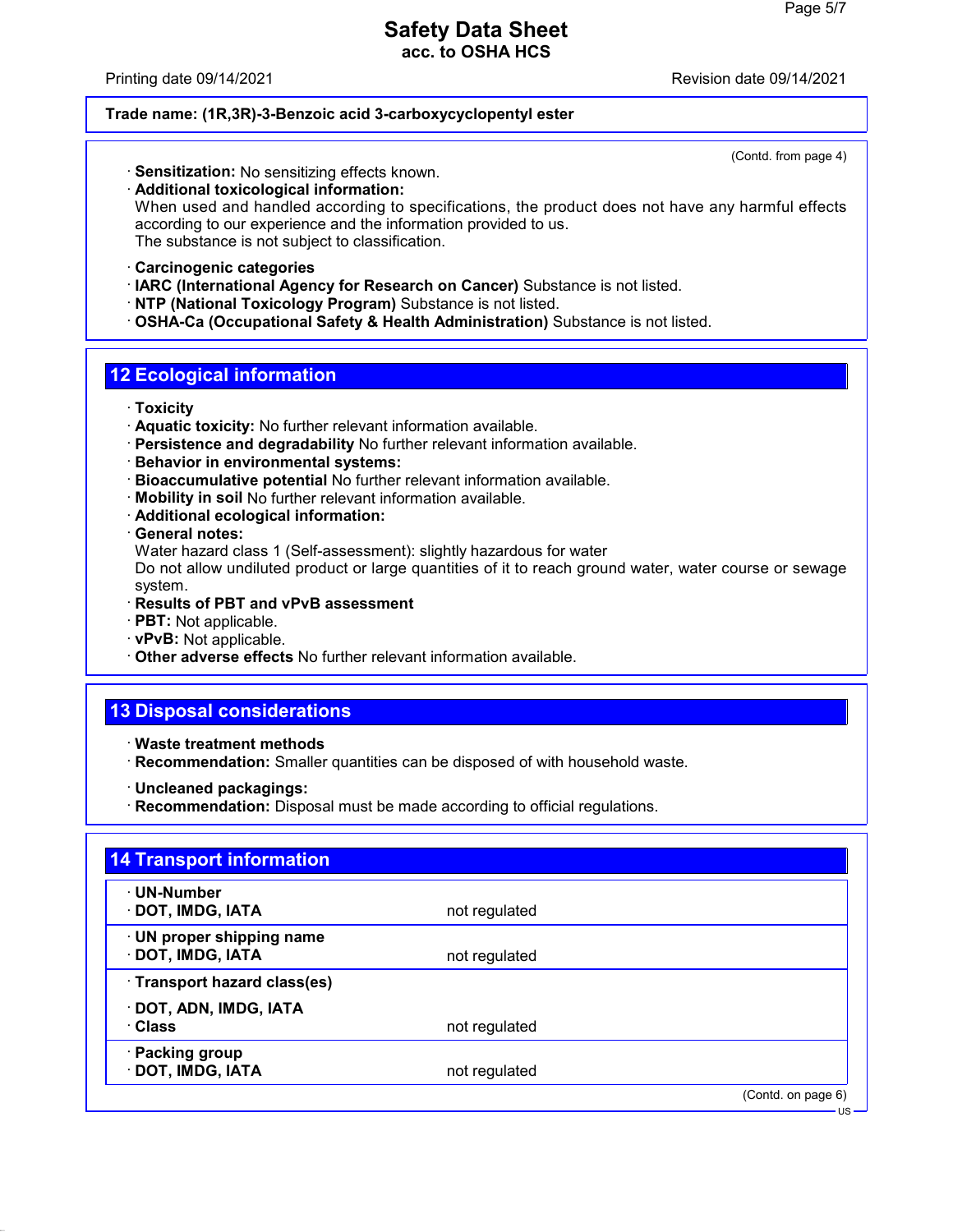Printing date 09/14/2021 Revision date 09/14/2021

#### **Trade name: (1R,3R)-3-Benzoic acid 3-carboxycyclopentyl ester**

|                                              |                 | (Contd. from page 5) |  |
|----------------------------------------------|-----------------|----------------------|--|
| · Environmental hazards:                     | Not applicable. |                      |  |
| · Special precautions for user               | Not applicable. |                      |  |
| · Transport in bulk according to Annex II of |                 |                      |  |
| <b>MARPOL73/78 and the IBC Code</b>          | Not applicable. |                      |  |
| · UN "Model Regulation":                     | not regulated   |                      |  |
|                                              |                 |                      |  |

# **15 Regulatory information**

- · **Safety, health and environmental regulations/legislation specific for the substance or mixture** No further relevant information available.
- · **Sara**
- · **Section 355 (extremely hazardous substances):** Substance is not listed.
- · **Section 313 (Specific toxic chemical listings):** Substance is not listed.
- · **TSCA (Toxic Substances Control Act):** Substance is not listed.
- · **Hazardous Air Pollutants** Substance is not listed.
- · **Proposition 65**
- · **Chemicals known to cause cancer:** Substance is not listed.
- · **Chemicals known to cause reproductive toxicity for females:** Substance is not listed.
- · **Chemicals known to cause reproductive toxicity for males:** Substance is not listed.
- · **Chemicals known to cause developmental toxicity:** Substance is not listed.
- · **Carcinogenic categories**
- · **EPA (Environmental Protection Agency)** Substance is not listed.
- · **TLV (Threshold Limit Value)** Substance is not listed.
- · **NIOSH-Ca (National Institute for Occupational Safety and Health)** Substance is not listed.
- · **Chemical safety assessment:** A Chemical Safety Assessment has not been carried out.

### **16 Other information**

All chemicals may pose unknown hazards and should be used with caution. This SDS applies only to the material as packaged. If this product is combined with other materials, deteriorates, or becomes contaminated, it may pose hazards not mentioned in this SDS. Cayman Chemical Company assumes no responsibility for incidental or consequential damages, including lost profits, arising from the use of these data. It shall be the user's responsibility to develop proper methods of handling and personal protection based on the actual conditions of use. While this SDS is based on technical data judged to be reliable, Cayman Chemical Company assumes no responsibility for the completeness or accuracy of the information contained herein.

- · **Department issuing SDS:** Environment protection department.
- · **Contact:** -
- · **Date of preparation / last revision** 09/14/2021 / -
- · **Abbreviations and acronyms:** IMDG: International Maritime Code for Dangerous Goods DOT: US Department of Transportation IATA: International Air Transport Association CAS: Chemical Abstracts Service (division of the American Chemical Society) NFPA: National Fire Protection Association (USA) HMIS: Hazardous Materials Identification System (USA) PBT: Persistent, Bioaccumulative and Toxic vPvB: very Persistent and very Bioaccumulative NIOSH: National Institute for Occupational Safety OSHA: Occupational Safety & Health TLV: Threshold Limit Value

(Contd. on page 7)

US